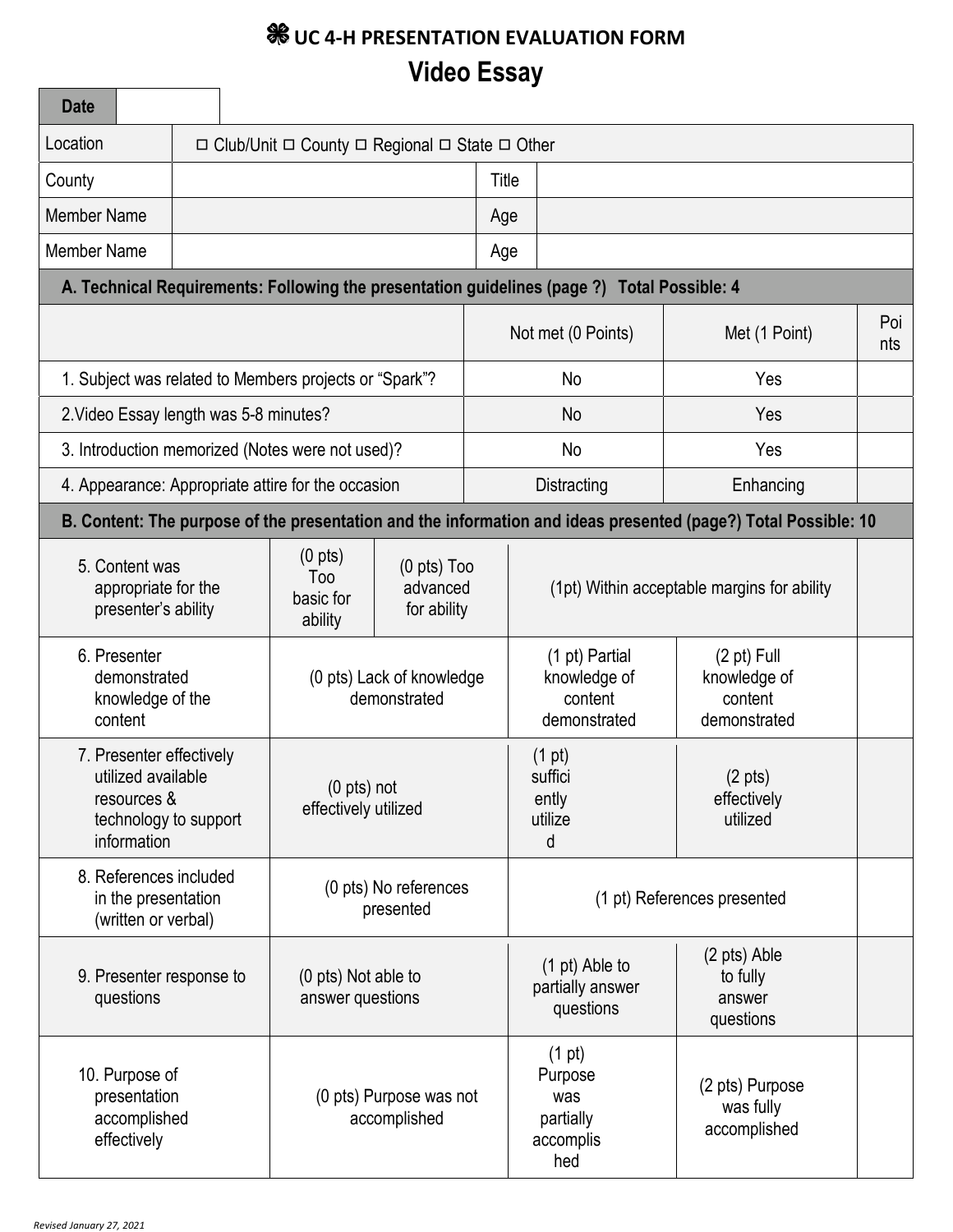## **WE UC 4-H PRESENTATION EVALUATION FORM**

| C. Structure: The framework that organizes the content (page?) Total Possible: 12                     |                                                     |                                                           |                                                           |                                 |  |
|-------------------------------------------------------------------------------------------------------|-----------------------------------------------------|-----------------------------------------------------------|-----------------------------------------------------------|---------------------------------|--|
| 11. Introduction: An<br>opening device;<br>personal introduction;<br>states purpose of<br>Video Essay | (0 pts) None<br>included                            | $(1 \text{ pt})$<br>Included one<br>aspect                | $(2 \text{ pts})$<br>Included<br>two<br>aspects           | (3 pts) Included all<br>aspects |  |
| 12. Body: Intended<br>audience, process of<br>researching and<br>creating their Video<br>Essay        | $(0 \text{ pts})$ None<br>included                  | $(1 \text{ pt})$<br>Included one<br>aspect                | (2 pts) Included both aspects                             |                                 |  |
| 13. Conclusion: Includes<br>summary, leaves a<br>memorable<br>impression and asks<br>for questions    | (0 pts) None<br>included                            | $(1 \text{ pt})$<br>Included one<br>aspect                | $(2 \text{ pts})$<br>Included<br>two<br>aspects           | (3 pts) Included all<br>aspects |  |
| 14. Video Essay<br>(organized) to help<br>audience understand<br>and remember ideas                   | (0 pts) Steps<br>not followed in<br>a logical order | (1 pt)<br>Presentation<br>was<br>structured<br>adequately | (2 pts) Presentation was<br>highly structured and planned |                                 |  |
| 15. Presentation held<br>audience attention                                                           | $(0 \text{ pts})$ Not<br>maintained                 | (1 pt)<br>Partially<br>maintained                         | (2 pts) Fully maintained                                  |                                 |  |

| D. Mechanics of Presenting (page ?) Total Possible: 15                              |                                                                      |                                                            |                                                                  |                                                                                               |  |
|-------------------------------------------------------------------------------------|----------------------------------------------------------------------|------------------------------------------------------------|------------------------------------------------------------------|-----------------------------------------------------------------------------------------------|--|
| 16. Verbal: Projection;<br>tone; speech rate;<br>vocal variety                      | $(0 \text{ pts})$<br>Was not<br>effective<br>to<br>convey<br>content | $(1 \text{ pt})$<br>Sufficie<br>nt to<br>convey<br>content | $(2 \text{ pts})$<br>Effectively<br>used to<br>convey<br>content | $(3 \text{ pts})$<br>Intentional and<br>dynamic use of<br>verbal devices to<br>convey content |  |
| 17. Non-verbal: Facial<br>expressions; gestures<br>to reinforce important<br>points | $(0 \text{ pts})$<br>Was not<br>effective<br>to<br>convey<br>content | (1 pt)<br>Sufficient to<br>convey<br>content               | $(2 \text{ pts})$<br>Effectively<br>used to<br>convey<br>content | (3 pts) Intentional<br>and dynamic use<br>to convey content                                   |  |
| 18. Eye contact with<br>audience                                                    | $(0$ pts) No<br>eye contact                                          | (1 pt) Some<br>eye contact                                 | $(2 \text{ pts})$<br>Sufficient<br>eye<br>contact                | (3 pts) Intentional<br>and effective use<br>of eye contact                                    |  |